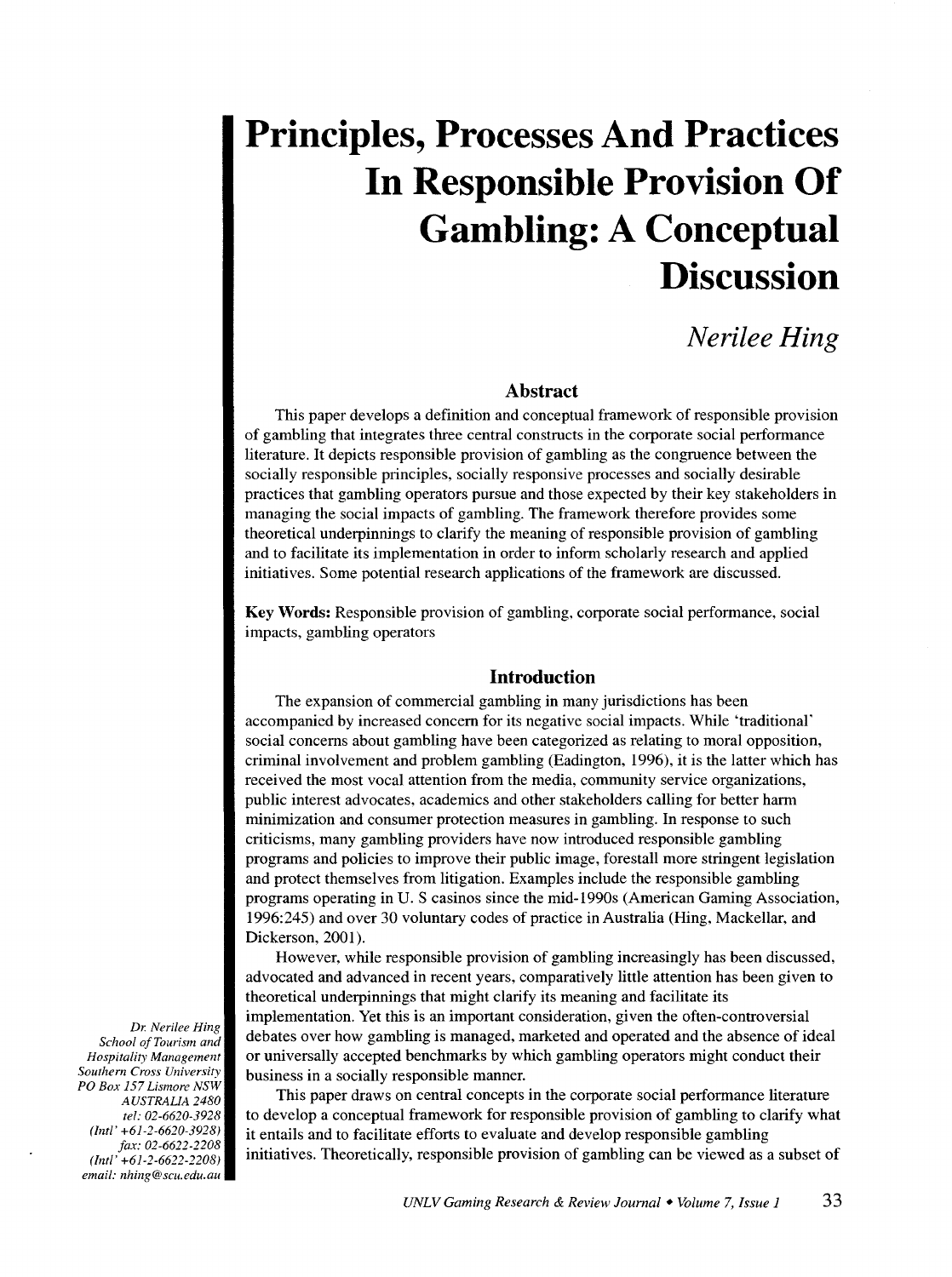the broader field of corporate social performance, which is concerned with how organizations manage their social impacts. However, both the scholarly literature and applied responsible gambling initiatives appear largely to have the broader field of corporate social performance, which is concerned with how<br>organizations manage their social impacts. However, both the scholarly literature and<br>applied responsible gambling initiatives appear largely t Thus, this paper firstly reviews key developments in the corporate social performance field to establish their relevance for responsible provision of gambling. Three central constructs corporate social responsibility, corporate social responsiveness and corporate social outcomes - are then incorporated into a definition and framework of responsible provision of gambling. The framework accommodates the need for explanatory value, evaluative criteria and conceptual clarity in empirical research. Some potential research applications of the framework are then discussed.

**Theoretically, responsible provision of gambling can be viewed as a subset of the broader field of corporate social performance.** 

# **Central Concepts in the Corporate Social Performance Literature**

Litz ( 1996) notes that contemporary discourse on corporate social responsibility began amidst the affluence of 1950s post-war America, advocating that corporations accept social obligations arising from their prominent and powerful position in society. However, moral contemplation of corporate social responsibility was supplemented in the 1970s by the more action-oriented corporate social responsiveness. Since the 1980s, an expanded framework of corporate social performance has been proposed, integrating concepts of corporate social responsibility, corporate social responsiveness, and corporate social outcomes as the grounding principles, processes and outputs that comprise the study of corporate-society relationships. The following review of theoretical developments is structured according to these three orientations to provide theoretical direction for clarifying the concept of responsible provision of gambling.

# **Principles of Corporate Social Responsibility**

While the rationale for corporate social responsibility had gained some clarity by the mid-1970s, early conceptualizations of its nature typically were 'amorphous and fuzzy' (Buchholz, 1991). Definitions such as pursuing the 'objectives and values of society' (Bowen, 1953), fulfilling 'expectations of the public' (Frederick, 1960), adhering to 'ethical principles' (Eells and Walton, 1961), meeting obligations 'beyond' economic and legal obligations (McGuire, 1963) and accomplishing 'social benefits' (Davis, 1973) provided few normative guidelines for managerial behavior. The operational meaning of corporate social responsibility remained extremely vague (Sethi, 1975), providing little guidance for what should be done beyond 'something more' than generating profits (Ackerman and Bauer, 1976). However, from the mid-1970s, efforts to define the concept more precisely aimed to identify the types of social responsibilities a firm might have.

For example, Steiner (1975) conceptualized corporate social responsibilities as a continuum, from 'traditional economic production' to 'government dictated' to a 'voluntary area' and lastly to 'expectations beyond reality'. His definition was amongst the first to explicitly incorporate economic, legal *and* voluntary domains, as did Frederick's contention that corporate social obligations may affect corporate operations and profits either positively or negatively and be discharged voluntarily or coercively through government directives (1978/1994). The Committee for Economic Development (1971) recognized three levels of social responsibility- (1) 'clear-cut basic responsibilities for the efficient execution of the economic function'; (2) 'responsibility to exercise this economic function with a sensitive awareness of changing social values and priorities'; and (3) 'newly emerging and still amorphous responsibilities that business should assume to become more broadly involved in actively improving the social environment'. In agreement with Preston and Post (1975), this definition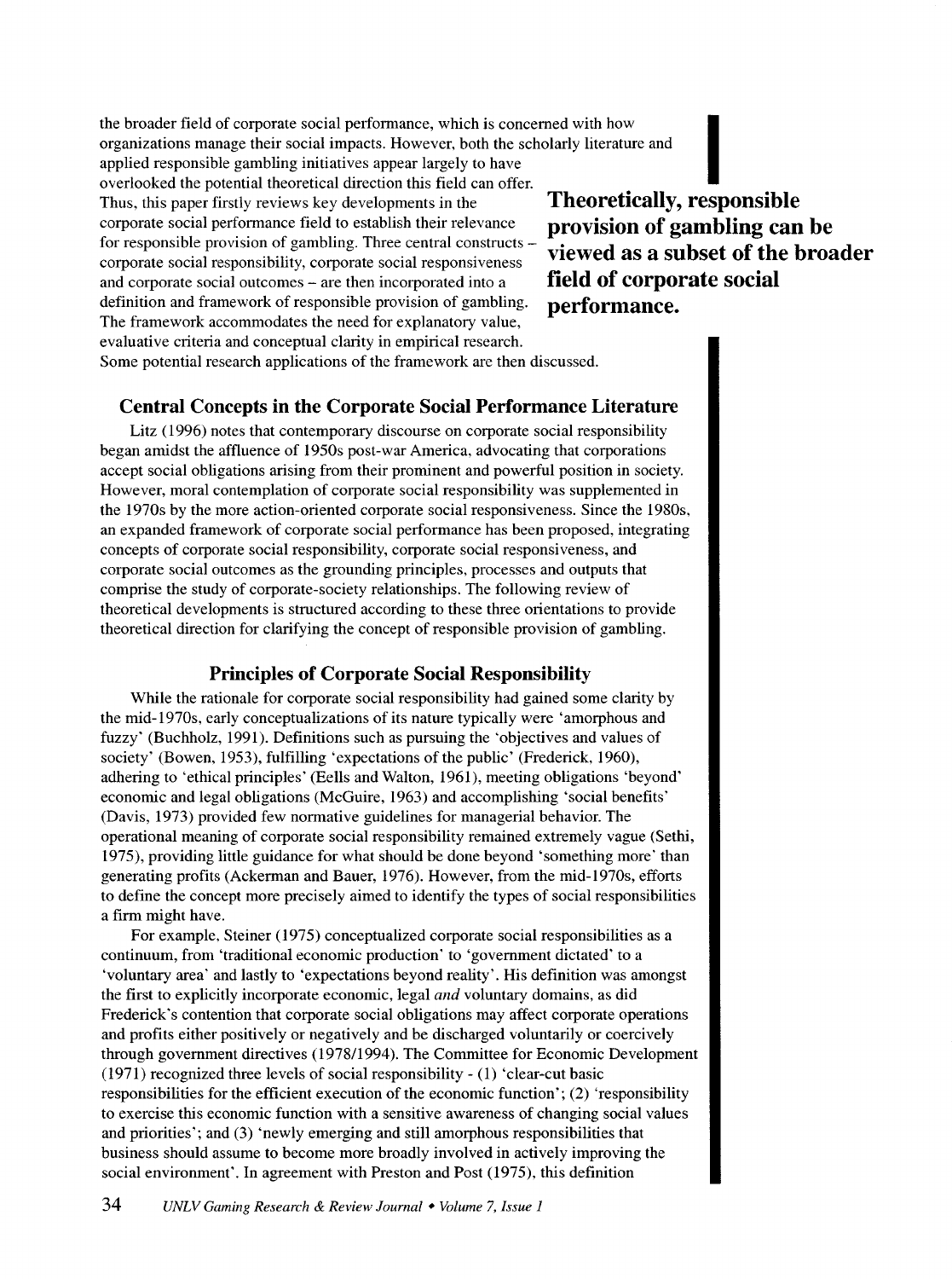*Principles, Processes And Practices In Responsible Provision Of Gambling: A Conceptual Discussion*  explicitly acknowledged that, as society's expectations changed, so would an organization's social responsibilities.

One conceptualization that proved resilient was proposed by Carroll (1979). He considered the social responsibility of businesses to encompass 'the economic, legal, ethical and discretionary expectations placed on organizations by society at a given point in time' (1979). Carroll noted that the 'first and foremost' social responsibility of business is economic, to produce goods and services which consumers want at an acceptable level of profit (1979, 1991). However, because society lays down laws and regulations under which business is expected to operate, organizations also have legal responsibilities as part of their social contract (1979, 1991). While certain ethical norms about fairness and justice are embodied in economic and legal responsibilities, Carroll (1979, 1991) maintained that additional ethical behaviors are expected of business, and embody 'those standards, norms, or expectations that reflect a concern for what consumers, employees, shareholders, and the community regard as fair, just, or in keeping with the respect or protection of stakeholders' moral rights' (1991). The fourth domain, discretionary responsibilities, encompasses voluntary corporate actions in response to society's expectation that businesses be good corporate citizens, and promote human welfare or goodwill by contributing resources to the community to improve quality of life (1991).

Carroll's (1979) conceptualization had wide appeal (Wood, 1991), with the conceptual validity of his four domains supported by empirical studies (Aupperle, 1982; O'Neill, Saunders and McCarthy, 1989; Pinkston, 1991; Ibrahim and Angelidis, 1993, 1995). The model recognized economic responsibilities as a subset of social responsibilities, helping to reconcile former dilemmas of treating economic and social responsibilities as mutually exclusive (Wartick and Cochran, 1985). Further, his four domains endured in later models of corporate social performance (Carroll, 1979; Wartick and Cochran, 1985).

These principles of corporate social responsibility appear relevant for gambling operators in managing their social impacts. Their prioritization of economic, legal,

ethical and discretionary objectives appears likely to influence how **Meeting social** reticent or proactive they are in responsible provision of gambling. **responsibilities requires** For example, gambling operators concerned only with economic ends would likely reject initiatives that threaten the popularity and **business to undertake** profitability of their gambling facilities, such as limited advertising **voluntary and ethical** and inducements to gamble, or restricted access to cash. In and inducements to gamble, or restricted access to cash. In **actions beyond those** contrast, those prioritizing ethical behavior and good corporate citizenship would more likely embrace such strategies. Further, the **dictated by law, regulation** literature on corporate social responsibility emphasizes that social **and corporate economic** obligations are linked to societal values and expectations, and that **and corporate economic** obligations are linked to societal values and expectations, and that **concerns.** these change over time. The recent heightened pressure on gambling operators to be more responsible providers of gambling demonstrates that the social responsibility of gambling operators is

> defined by external stakeholders and that these have not remained static but have evolved to attract unprecedented attention. Additionally, the corporate social responsibility literature emphasizes that meeting social responsibilities requires business to undertake voluntary and ethical actions beyond those dictated by law, regulation and corporate economic concerns. Similarly, gambling providers are unlikely to be considered responsible providers of gambling unless they transcend economic priorities and the usual legal prohibitions on underage gambling and credit betting to also adopt voluntary and ethical practices aimed at harm minimization and consumer protection.

#### **Processes of Corporate Social Responsiveness**

While the general management literature clarified the principles of corporate social responsibility, it provided little direction for their implementation. From the late 1970s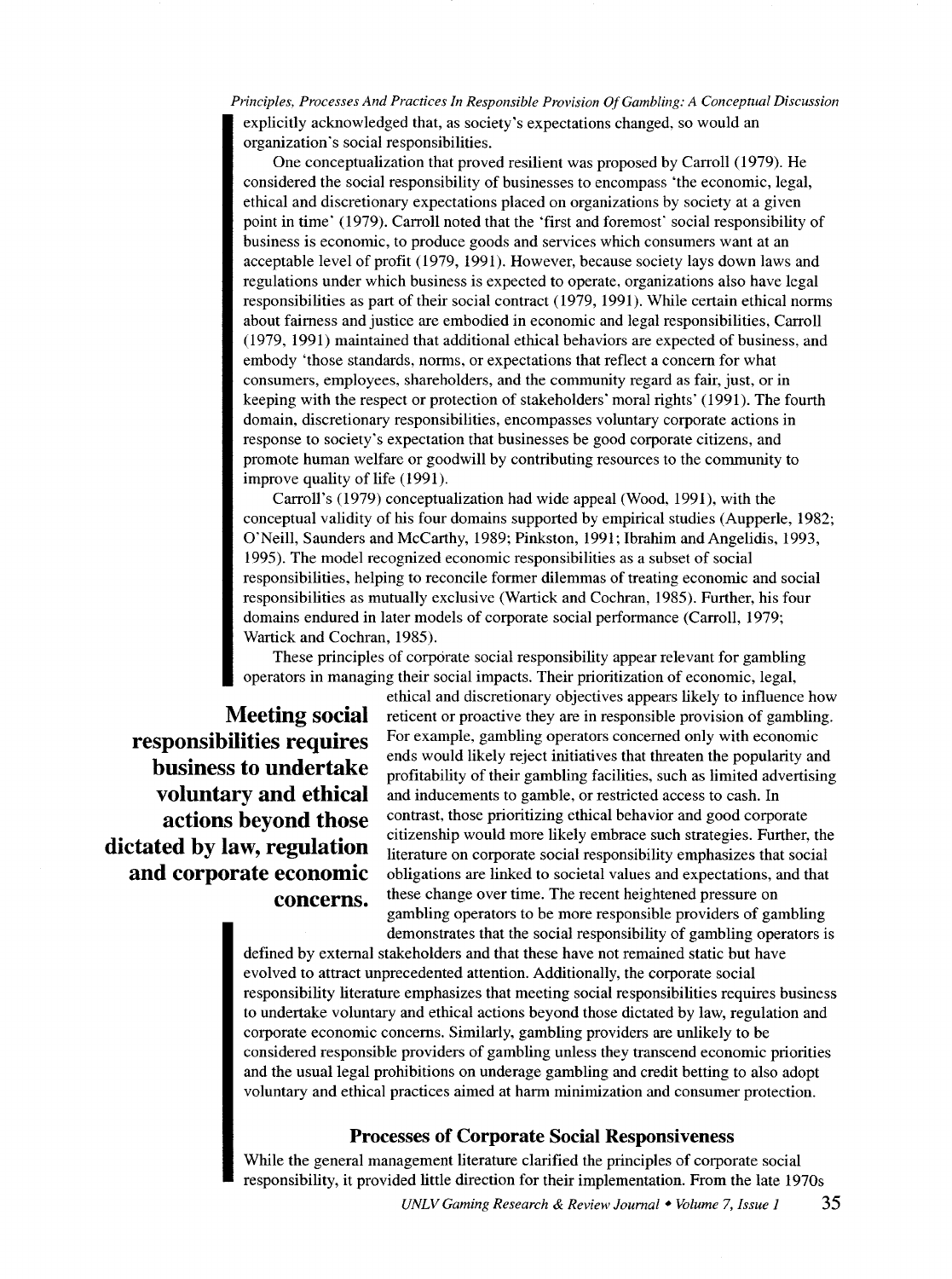many scholars turned to the more promising concept of corporate social responsiveness to focus attention on processes organizations might use to identify, prioritize and develop appropriate responses to their social obligations.

Defined by Frederick ( 1978/1994) as 'the capacity of a corporation to respond to social pressures', corporate social responsiveness provided an 'action dimension· to express principles of corporate social responsibility (Wood, 1991). Being the 'literal act of responding to, or of achieving a generally responsive posture' (Frederick 1978/1994), corporate social responsiveness shifted emphasis from social obligations to social response processes (Wartick and Cochran, 1985). Being managerial in tone and approach, corporate social responsiveness took the 'moral heat' off business (Frederick, 1978/1994) by progressing the corporate-society debate from the normative and philosophical overtones of corporate social responsibility, to practical management of a company's societal relationships (Frederick (197811994).

Ackerman's (1975) work was particularly influential, describing three characteristic behaviors of a responsive firm - (1) monitoring and assessing environmental conditions; (2) attending to stakeholder demands; and (3) designing plans and policies to respond to changing conditions. This categorization reflected growing acknowledgement that continual adaptation to environmental change was essential to business survival. Applying this ecological concept to the business sector emphasized the importance of environmental monitoring to corporate strategic management. Catalyzed by turbulent social and political changes (Wood, 1991) and recognition that environmental uncertainty was a central problem for organizations (March and Simon, 1958; Thompson, 1967), several influential works encouraged an interest in what Strand (1983) later labeled 'boundary-spanning activities' (Wood, 1991).

Ackerman's (1975) categorization also foreshadowed later scholarly attention to stakeholder management, defined as 'the process by which managers reconcile their own objectives with the claims and expectations being made on them by various stakeholder groups' (Carroll, 1991). Numerous scholars have focused on processes firms use to manage stakeholder relationships (Clarkson, 1988, 1991, 1995; Gray, 1989; Carroll, 1991; Waddock and Mahon, 1991; Waddock and Post, 1995). For example, Carroll (1991) identified five components in the process- identifying stakeholders, their stakes, the opportunities and challenges presented, corporate social responsibilities to them, and strategies, actions and decisions to best deal with these responsibilities. In contrast, Clarkson (1995) advocated a seven-step approach- developing (1) an inventory of stakeholders cross-referenced with issues and concerns; (2) an inventory of social issues and concerns cross-referenced with stakeholders; (3) a comprehensive statement of the firm's responsibilities to each stakeholder;  $(4)$  an action plan for managing these responsibilities; (5) a statement of stakeholder responsibilities to the firm; (6) codes of conduct for relevant stakeholder groups; and (7) a monitoring system for evaluation and feedback.

Ackerman's (1975) third characteristic behavior of a responsive firm, designing plans and policies to respond to changing conditions, drew attention to organizational mechanisms aimed at responding to environmental change and stakeholder demands and expectations. These include structural changes such as new departments, committees or specialists to assist the firm in dealing with social issues, and intangible mechanisms such as formal policies, organizational development activities, changes in personnel practices and reward structures to modify management goals and values (Strand, 1983). In short, these were mechanisms to manage issues which environmental and stakeholder monitoring identified as important to a firm's continuing survival and prosperity.

Thus, the corporate social responsiveness literature helped focus attention on processes of interaction, emphasizing anticipatory behavior, direct participation in the public policy process, and internal change in corporate structure and practices, rather than *ad hoc* reactions to external developments (Preston, 1990). The goal was to change the way firms make decisions, not simply the decisions themselves (Preston, 1990).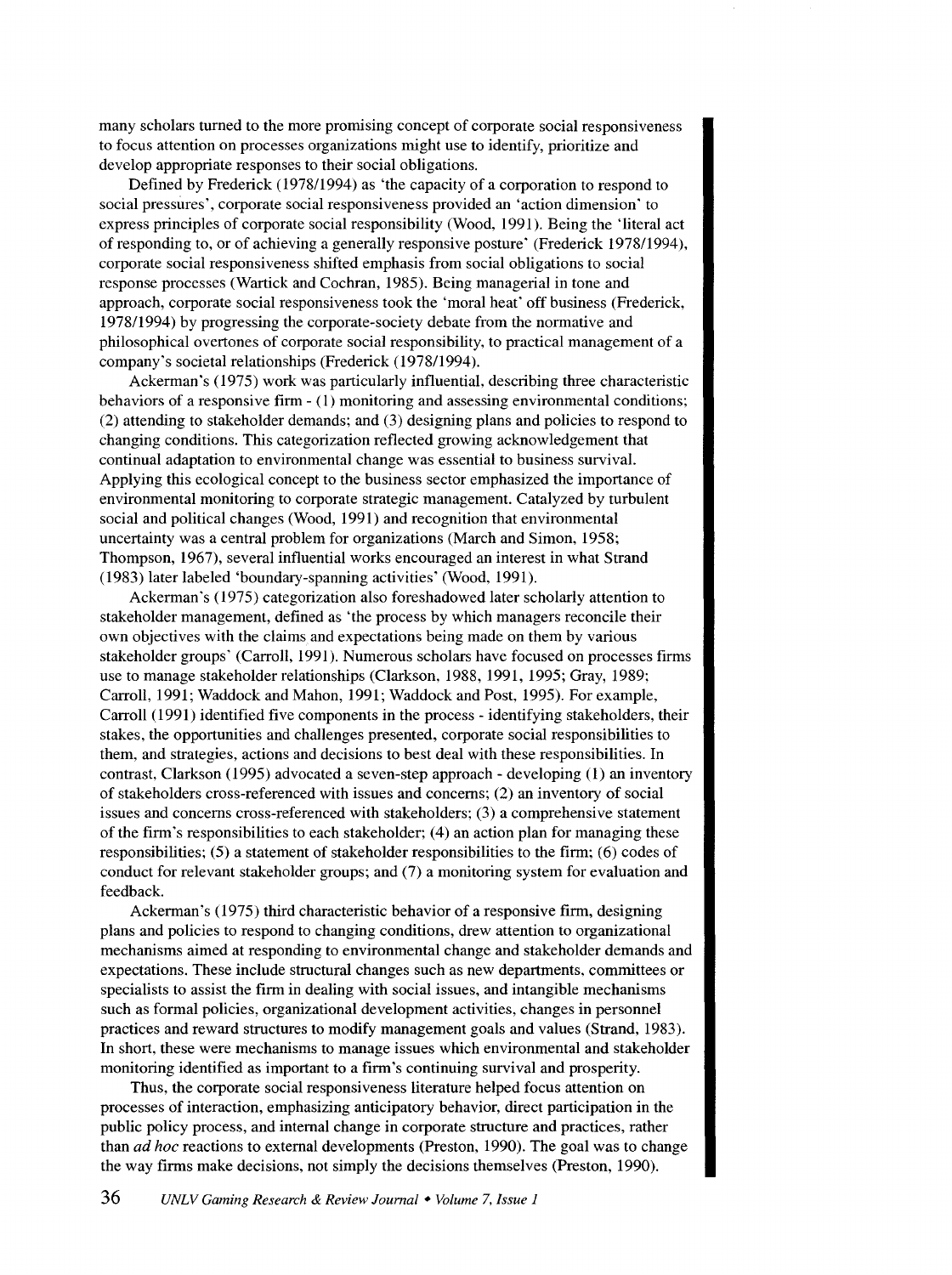*Principles, Processes And Practices In Responsible Provision Of Gambling: A Conceptual Discussion*  The corporate social responsiveness literature appears relevant to gambling operators in managing their social obligations by highlighting the importance of anticipatory mechanisms, stakeholder involvement, and internal change in organizational practices so that external changes with potential to affect their future prosperity can be continually identified, evaluated and acted upon. That is, gambling operators are unlikely to meet stakeholder expectations in responsible provision of gambling if they establish and pursue their organizational policies in ignorance of external pressures and stakeholder demands and if they have limited mechanisms to identify these. Such an approach risks considerable social backlash and public criticism. Further, awareness of environmental trends and collaboration with stakeholders would assist gambling operators to develop the most appropriate response mechanisms in responsible provision of gambling. Such boundary spanning activities could, for example, provide expert input on ways to minimize harm or protect consumers in gambling.

#### **Outcomes of Corporate Social Behavior**

While early proponents of corporate social responsiveness (Ackerman, 1975; Sethi, 1975, 1979; Ackerman and Bauer, 1976) considered it a 'genuine replacement' for corporate social responsibility (Frederick, 1978/1994; Wartick and Cochran, 1985), its shortcomings in managing, researching and explaining corporate-society relationships were later identified (Frederick, 1978/1994; Carroll, 1979; Wartick and Cochran, 1985; Wood, 1991). Along with principles of social responsibility and processes of social responsiveness, outcomes of the social behavior of firms also needed consideration in managing social obligations.

Early debate over principles of corporate social responsibility largely arose from the juxtaposition of two key philosophies - the fundamentalist view of business and the social contract view. While the former focused on economic benefits as the only required outcome of business (Wood, 1991 ), the latter contended that the impacts of business, and therefore its responsibilities, were inevitably broader. Thus, corporate social impacts, and ways to manage and respond to these, remained at the core of efforts to meet these broader responsibilities. After all, it was actual corporate behavior and its subsequent social consequences, which initially had sparked attention to corporatesociety relationships. However, inherent difficulties in isolating the social impacts of business (Post, 1978/1990; Tuzzolino andArmandi, 1981; Strand, 1983; Jones, 1983) led to an expanded framework of corporate social outcomes to also include corporate social policies and programs (Wartick and Cochran, 1985; Wood, 1991a). That is, when underpinned by socially responsible principles and processes, corporate social policies and programs provide the dominant mechanisms for firms to manage their social impacts to the satisfaction of their stakeholders (Wood, 1991a).

In responsible provision of gambling, the importance of developing and implementing appropriate policies and programs is heightened for gambling operators due to inherent difficulties in identifying and measuring the incidence and severity of gambling-related problems, particularly those accruing from specific gambling venues. Thus, the social performance of gambling operators is more likely judged by stakeholders according to the existence and perceived adequacy of more visible policies and programs, than by a less recognizable increase or decrease in their social impacts. Thus, the quality and effective implementation of responsible gambling policies and programs would seem an important consideration for gambling operators if they are to be considered responsible providers of gambling.

## **A Conceptually Based Definition of Responsible Provision of Gambling**

The preceding review of key concepts in corporate social performance emphasizes that managing social obligations requires corporate attention to related principles, processes and outcomes. The normative overtones of the literature suggest that if a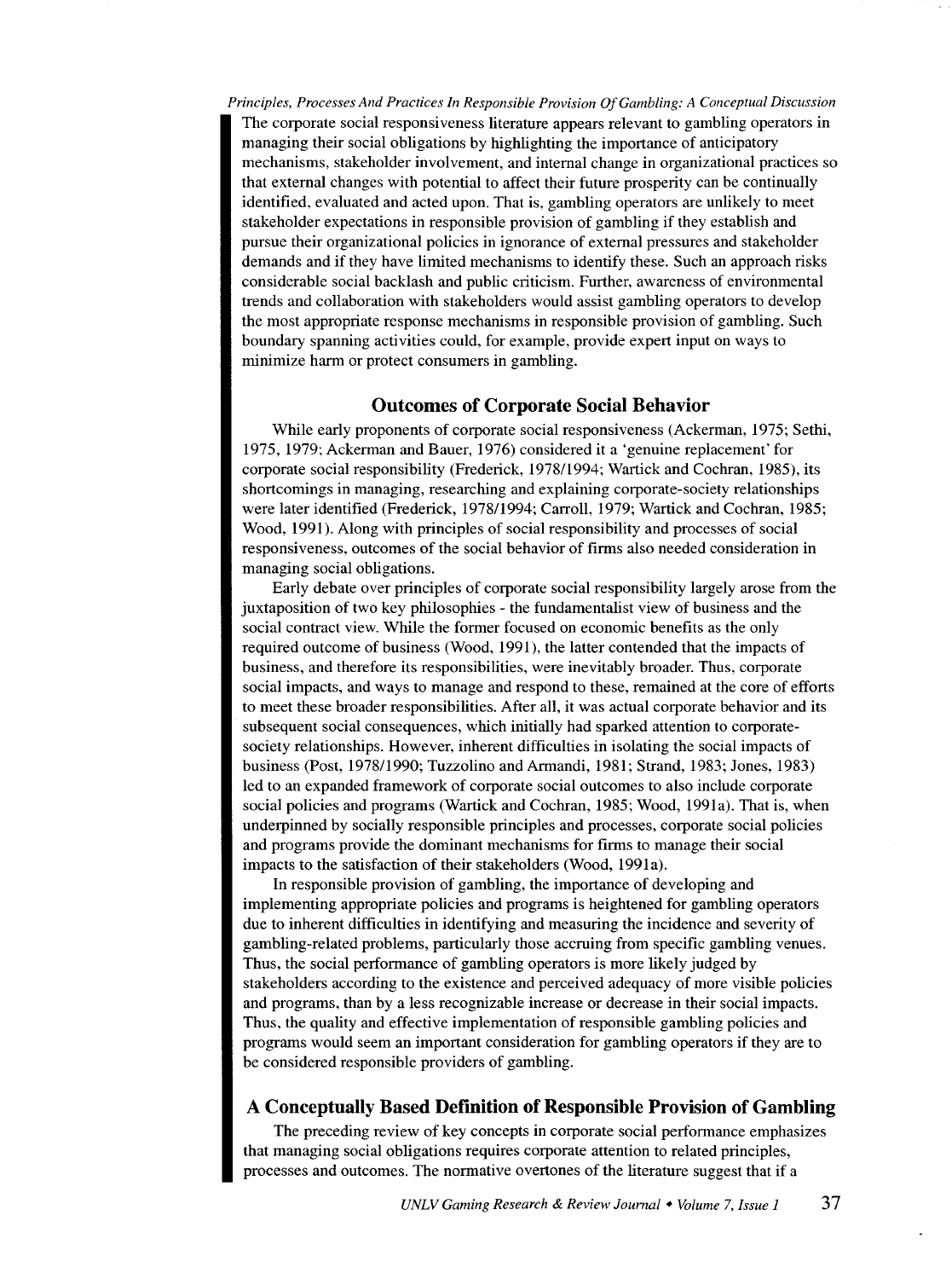firm's management of social concerns is motivated by socially responsible principles, incorporates socially responsive processes, and involves socially desirable outcomes, then its social obligations will be discharged. Further, socially responsible principles, processes and outcomes primarily are defined by society at large, or in the case of a particular social concern, by key stakeholders. That is, corporate social performance is a subjective construct dependent on its interpretation by an organization's constituencies.

In consideration of these central concepts that underpin corporate social performance, a related definition of responsible provision of gambling can now be identified as:

'the conduct of gambling in a manner that meets key stakeholder expectations for socially responsible principles, socially responsive processes and socially desirable outcomes in managing the corporate social impacts of gambling.'

This definition clarifies the aim of responsible provision of gambling as managing the gambling operator's social impacts and acknowledges that achieving this aim requires corporate attention to related principles, processes and outcomes. Further, the definition emphasizes that whether this aim is achieved or not, and therefore the organization's corporate social performance in responsible provision of gambling, is judged by the firm's key stakeholders.

The above definition forms the basis for developing a conceptual framework of responsible provision of gambling. However, before undertaking this task, prominent general models of corporate social performance are reviewed to assess their utility in empirical research into managing the social impacts of gambling.

## **Prominent Models of Corporate Social Performance**

Four multi-dimensional models of corporate social performance incorporating some or all of the three central constructs of principles, processes and outcomes have dominated the literature. However, three of these (Carroll, 1979; Wartick and Cochran, 1985; Wood, 1991a) are of limited empirical utility because they do not provide normative guidelines or depict corporate social performance as explicitly related to stakeholder expectations. While they have potentially strong descriptive powers, they do not have explanatory or evaluative powers, and so are unsuitable frameworks to structure empirical research into responsible provision of gambling.

The only multi-dimensional model incorporating evaluative criteria by which to assess or improve a firm's social performance (Zenisek, 1979) conceptualizes it as the degree of fit between 1) societal expectations and what a firm's managers consider to be legitimate societal demands, and 2) societal expectations and a firm's actions. Key strengths of Zenisek's (1979) model are its integration of previous conceptual developments, its evaluative emphasis and its potential for empirical and practical application. His model integrated principles of corporate social responsibility with outcomes of corporate behavior and provided a basis for evaluating corporate social behavior in terms of meeting expectations of 'prime beneficiary groups' (Blau and Scott, 1962) or what are now more commonly termed stakeholders. Further, if managerial attitudes, organizational behaviors and societal expectations are measured and compared, the model can evaluate a firm's corporate social behavior, assess the degree of fit between societal expectations and organizational practice, and identify areas of change required for attitudinal and behavioral congruence. Zenisek's (1979) model is shown in Figure 1.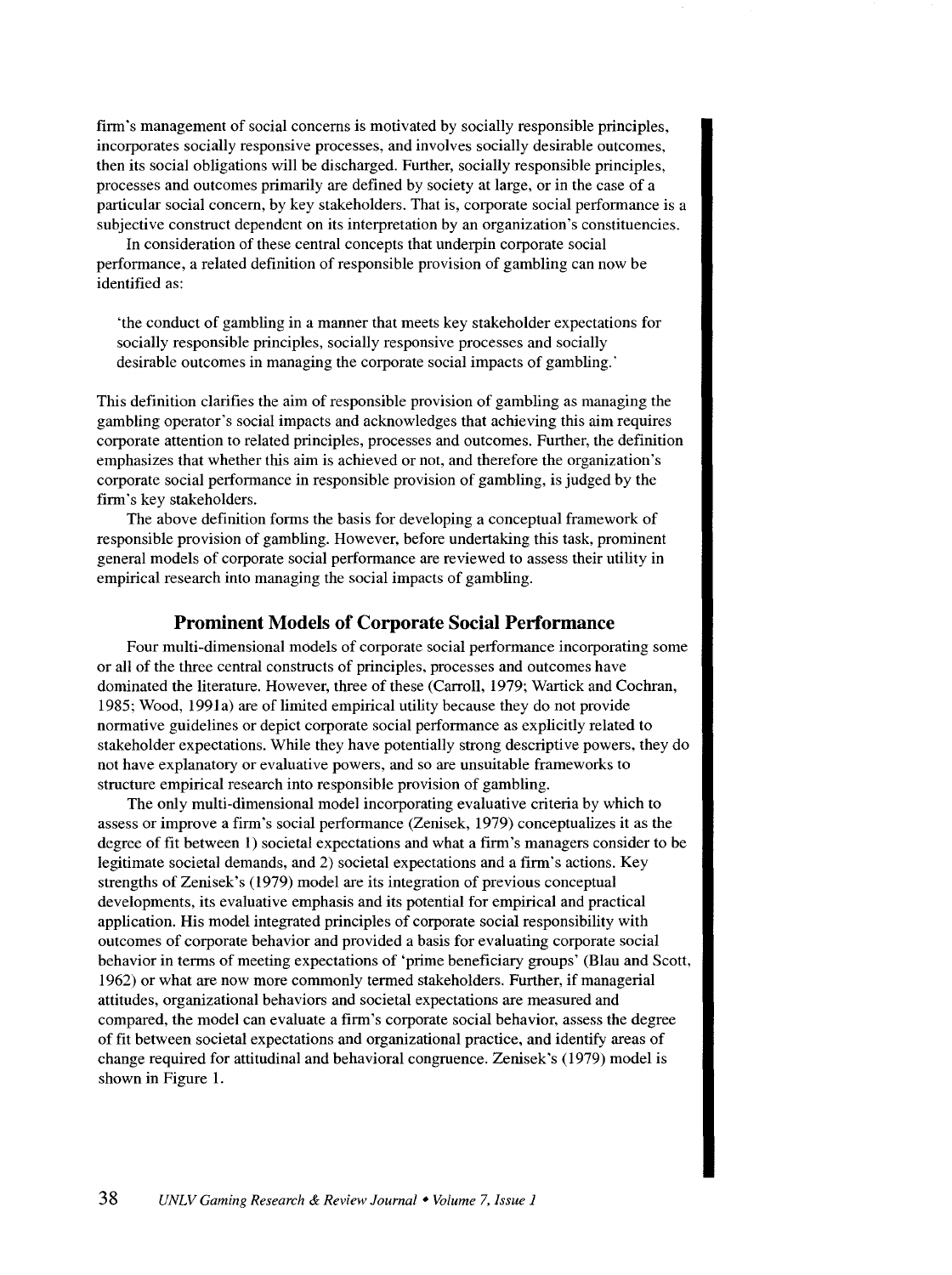*Principles, Processes And Practices In Responsible Provision Of Gambling: A Conceptual Discussion*  FIGURE 1





However, a shortcoming of Zenisek's (1979) model is that it includes only two of the three key facets of corporate social performance, ignoring the role of socially responsive processes in how organizations manage their social impacts. Further, it does not make explicit any possible sub-elements of these facets that might facilitate empirical research. Taking into account conceptual developments in corporate social performance and the perceived strengths and weaknesses of corporate social performance models, the ensuing section now develops a conceptual framework of responsible provision of gambling.

#### *Developing A Conceptual Framework Of Responsible Provision Of Gambling*

For optimum use within the limits of empirical research, a conceptual framework of responsible provision of gambling needs to have explanatory value, evaluative criteria and conceptual clarity. These considerations are discussed below before the framework is presented.

## Addressing the Need for Explanatory and Evaluative Value

As noted earlier, the social impacts of gambling generally defy precise measurement and therefore are an inappropriate basis for evaluating or explaining the corporate social responsibility of gambling operators. For example, measuring problem gambling, a primary concern in responsible provision of gambling, is compounded by difficulties of defining the concept, of developing a valid instrument to measure its prevalence, and of measuring its effects. Additionally, it may take many years for problem gambling to manifest and for remedial corporate actions to influence gambling behavior. Further, it is extremely difficult to identify one gambling operator's impacts in a community amongst the myriad actions of other gambling operators and wider societal influences.

Alternatively, the corporate social performance of gambling operators might be explained and evaluated according to their implementation of effective responsible gambling practices. However, ideal practices are unclear in gambling (Productivity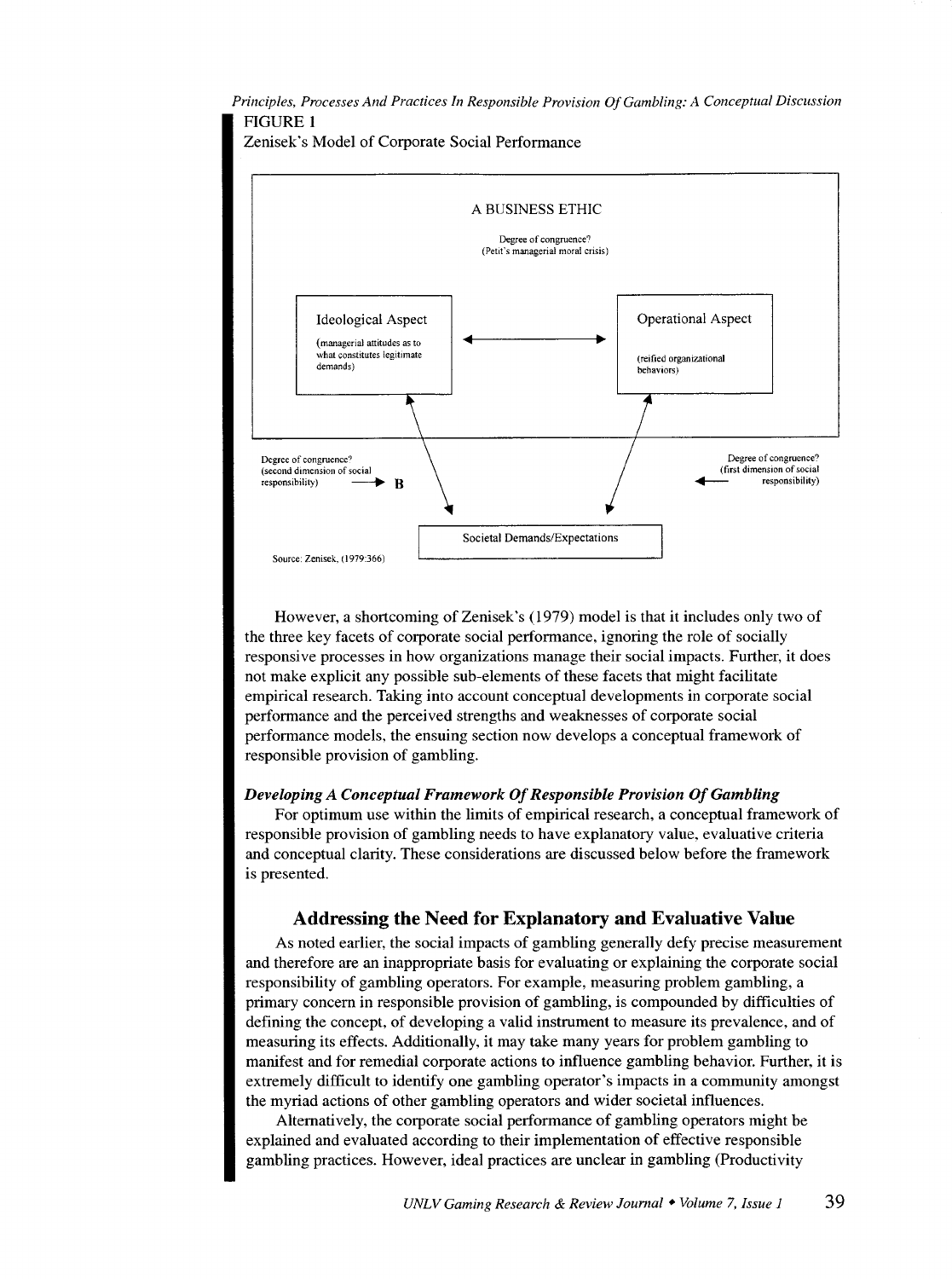Commission, 1999). That is, while certain practices such as product warnings, truth in advertising or self-exclusion from gambling venues may reduce impacts such as problem gambling, there is no proof that they do. Thus, measuring a firm's corporate social performance by its adherence to ideal practices in responsible provision of Commission, 1999). That is, while certain practices such as product warnings, truth in<br>advertising or self-exclusion from gambling venues may reduce impacts such as<br>problem gambling, there is no proof that they do. Thus,

Thus, in the absence of more precise indicators, a suitable measure of an organization's social performance in responsible provision of gambling is adherence to the expectations of key stakeholders. This view is premised on the arguments of many scholars who contend that a firm's social responsibilities are defined by societal expectations and that corporate social performance can be judged by comparing exhibited corporate behaviors and attitudes with societal norms (for example, Bowen, 1953; Eells, 1960; Frederick, 1960; Preston and Post,

**It may take many years for problem gambling to manifest and for remedial corporate actions to influence gambling behavior.** 

1975; Carroll, 1979; Zenisek, 1979). More specifically, it emphasizes the importance of stakeholders in determining what social responsibilities a firm has and how it should meet them (Freeman, 1984; Freeman and Liedtka, 1991; Clarkson, 1995). This approach recognizes that, when a judgment about corporate social performance is made, it is ultimately made by a key stakeholder (Freeman, 1984), or a dominant coalition of stakeholders (Cyert and March, 1963), outside the firm (Waddock and Mahon, 1991). That is, social performance usually is judged according to the congruence between stakeholder expectations and organizational behavior. This view also is consistent with predominant theories in the field of issues management, which propose that expectational gaps amongst key stakeholders, including business organizations, are critical to the emergence of social issues, with failure to close these gaps prolonging an issue's lifecycle (Eyestone, 1978; Starling, 1980; Mahon, 1989; Carroll, 1993). Further, this approach recognizes the importance of stakeholder perceptions to a firm's survival and prosperity. Thus, examining the congruence between the behavior of gambling operators and the expectations of their key stakeholders appears a valid approach to assessing their social performance in responsible provision of gambling.

In summary, lack of explanatory and evaluative criteria in most prominent models of corporate social performance (Carroll, 1979; Wartick and Cochran, 1985; Wood, 1991 a) can be overcome by adopting stakeholder expectations as the benchmark against which the social performance of gambling operators can be judged, a perspective promoted by Zenisek (1979). The discussion now turns to a second concern in developing the framework – the need for conceptual clarity.

#### **Addressing the Need for Conceptual Clarity**

As noted above, stakeholders may rely on an organization's adherence to socially responsible principles in judging its social performance. Wood (1991a) depicted these as an institutional principle of legitimacy, an organizational principle of public responsibility, and an individual principle of managerial discretion. Wood argued these represent underlying motives for a firm's corporate social behavior. However, given that congruence with stakeholder expectations appears the most appropriate criterion for evaluating the social performance of gambling operators in responsible provision of gambling, it is questionable whether these principles have relevance for stakeholders outside the firm. An earlier conceptualization of corporate social responsibility as encompassing economic, legal, ethical and discretionary domains (Carroll, 1979; Wartick and Cochran, 1985) has more relevance to both stakeholders and gambling operators. For example, some stakeholders, such as shareholders and investors, may expect gambling operators to adhere only to economic principles in managing their social impacts.

Regulatory agencies may be concerned primarily with legal compliance. Consumer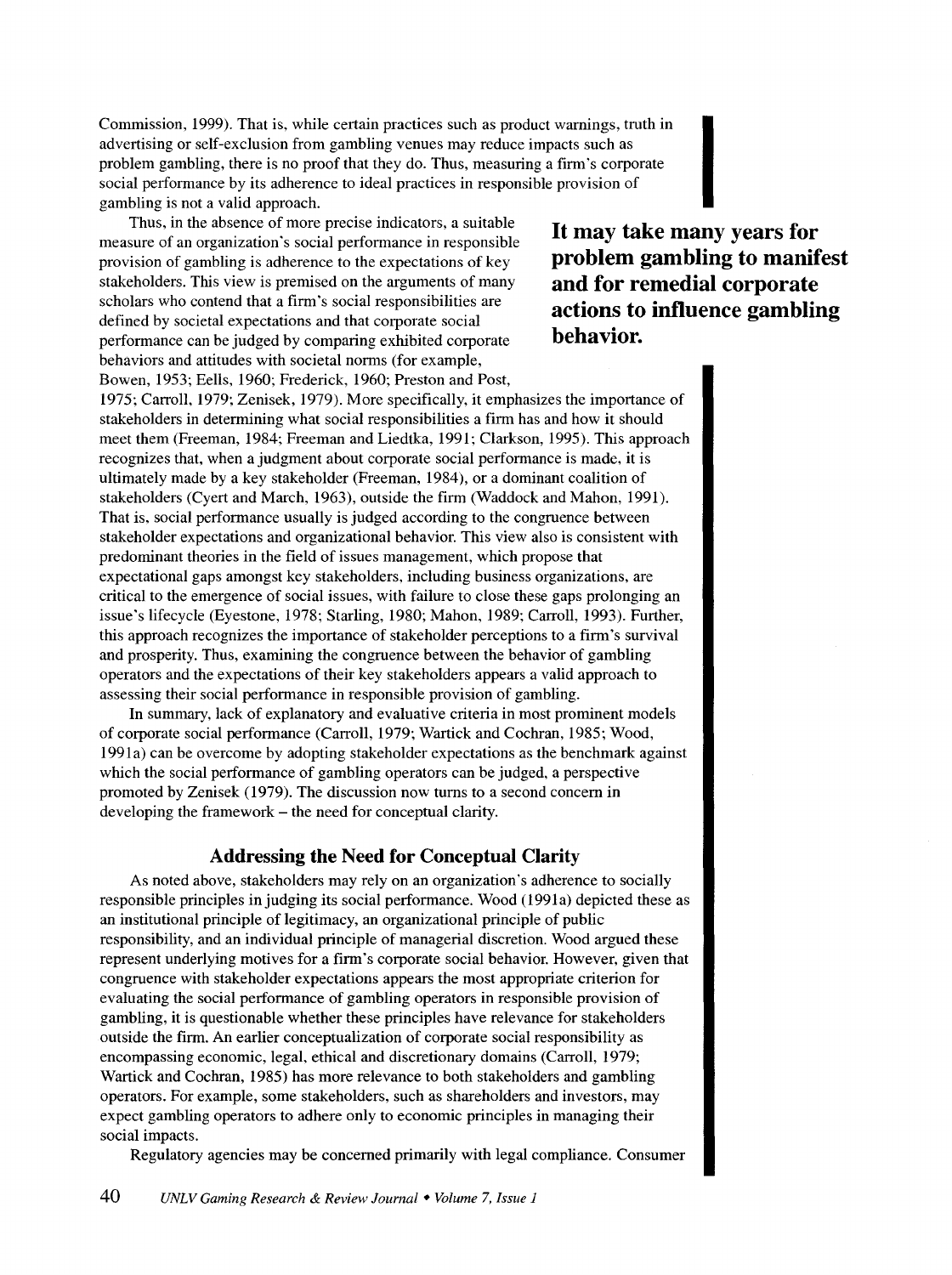*Principles, Processes And Practices In Responsible Provision Of Gambling: A Conceptual Discussion*  rights organizations, public interest bodies and welfare organizations are more likely to expect gambling operators to embrace ethical principles, while local communities may expect some positive duty to social betterment also to underpin organizational actions. These four categories of corporate social responsibility also have relevance for gambling operators, because how they prioritize these responsibilities would seem to influence the extent and nature of their social practices in a manner depicted in Zenisek's (1979) and Wartick and Cochran's (1985) models. Additionally. the existence of a validated instrument to measure this prioritization (Aupperle, 1982) enhances the usefulness of this four-dimensional construct in empirical studies into managing the impacts of gambling. Thus, the conceptual framework developed incorporates economic, legal, ethical and discretionary responsibilities as encompassing those that might underpin corporate social initiatives in responsible provision of gambling.

The second facet of corporate social performance identified in the general literature

**Consumer rights organizations, public interest bodies and welfare organizations are more likely to expect gambling operators to embrace ethical principles.**  is corporate social responsiveness. Examining corporate social responsiveness is potentially valuable in investigating how gambling operators manage their social impacts because it allows exploration of the processes gambling operators use to assess environmental conditions, respond to stakeholder demands and attend to corporate social issues (Ackerman. 1975). Incorporating social responsiveness also is consistent with existing models of corporate social performance (Carroll, 1979; Wartick and Cochran, 1985; Wood, 1991a). However, while these models concur that corporate social responsiveness is one element of corporate social

performance, there is less agreement on what actually comprises the construct. While Carroll (1979) and Wartick and Cochran (1985) depicted social responsiveness as reactive, defensive, accommodative or proactive, Wood (1991) argued these were categories, not processes, of responsiveness.

Drawing on Ackerman's (1975) work, Wood (1991) depicted corporate social responsiveness as comprising environmental assessment, stakeholder management and issues management, reflecting the need for organizations to handle information, people and groups, and social issues and events, respectively (Wood, 1991). However, given the generally broader application of the term 'issues management' than the restricted meaning intended by Wood (1991), the last dimension may be better conceptualized as organizational response mechanisms. Thus, the conceptual framework depicts social responsiveness mechanisms of environmental assessment, stakeholder management and organizational response mechanisms as informative in studying responsible provision of gambling, being the means by which gambling operators translate their corporate social principles into organizational practices aimed at managing the social impacts of gambling. Further, in the absence of ideal processes of responsiveness in responsible provision of gambling, the appropriateness of these is depicted as their congruence with key stakeholder expectations.

For the third key element included in the research framework, corporate social outcomes, the framework will not propose measuring the social impacts of gambling operators for reasons already discussed. Instead, and consistent with the view that stakeholders judge an organization's social performance on actions it takes to address a social issue, corporate social outcomes are depicted in the framework as comprising social policies and programs to manage the social impacts of gambling. However, these are not compared to any ideal policies and programs, but to stakeholder expectations of the nature, content and implementation of these.

Figure 2 depicts the conceptual framework of responsible provision of gambling, incorporating the three core elements of corporate social principles, corporate social responsiveness and corporate social outcomes, along with their sub-elements as identified above.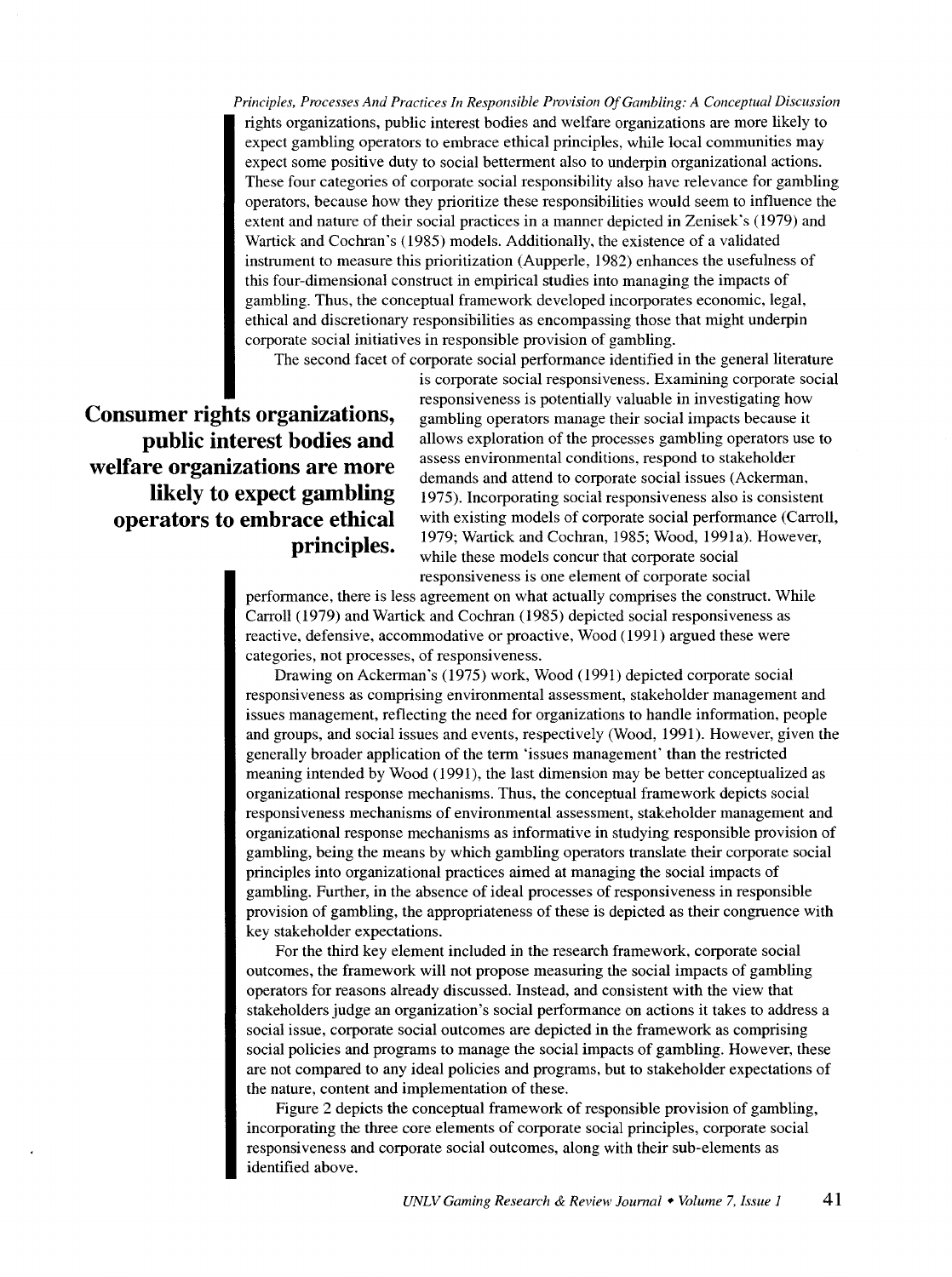FIGURE2 A Conceptual Framework for Responsible Provision of Gambling



*Potential Applications of the Conceptual Framework of Responsible Provision of Gambling* 

Potential research applications of Figure 2 are now discussed for three types of empirical studies. These are included for illustrative purposes only, rather than representing all possible applications.

# Explaining the Emergence of Responsible Provision of Gambling as a Social Issue

Central to Figure 2 are the evaluative criteria allowing the degree of congruence to be identified between organizational performance and stakeholder expectations. The issues management literature refers to such incongruence as an 'expectational gap' between actual corporate performance and that desired by important stakeholders (Wartick and Mahon, 1994). That is, expectational gaps represent inconsistencies amongst societal or stakeholder views of what is, and what ought to be, corporate behavior (Jacoby, 1971; Ackerman, 1973; Post, 1978). Further, the existence of expectational gaps underlies various models of an issue lifecycle that depict issues as moving over time through stages relating to stakeholder attention (Eyestone, 1978; Starling, 1980; Mahon, 1989; Carroll, 1993). In all stages, an expectational gap must be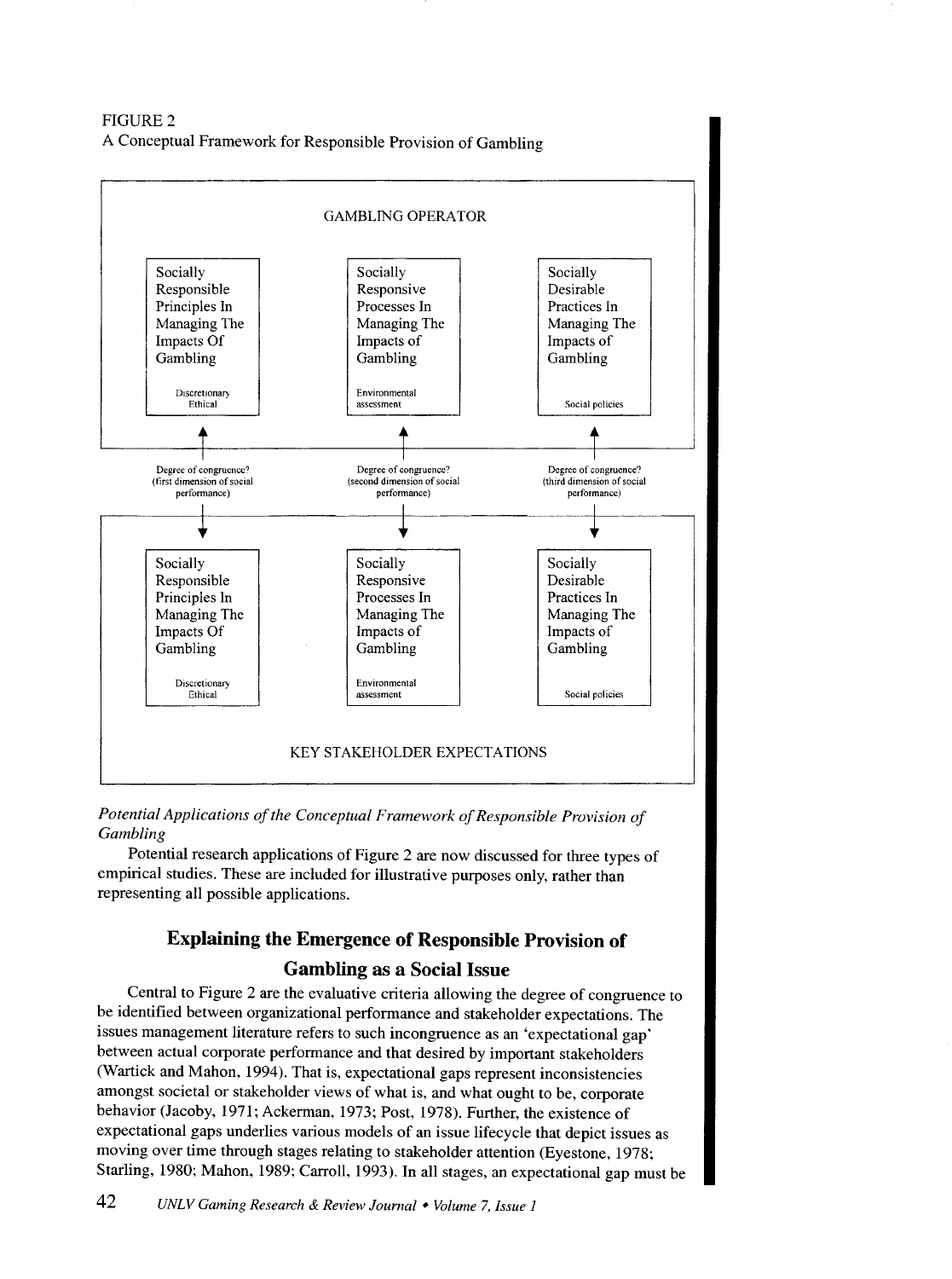*Principles, Processes And Practices In Responsible Provision Of Gambling: A Conceptual Discussion*  present for a corporate social issue to exist. Three types of change have been proposed<br>as opening and expanding expectational gaps, thus initiating and progressing an issue<br>through its lifecycle - a change in corporate pe as opening and expanding expectational gaps, thus initiating and progressing an issue through its lifecycle - a change in corporate performance while stakeholder expectations

# **An expectational gap must be present for a corporate social issue to exist.**

remain the same; a change in stakeholder expectations while corporate performance remains the same; or a change in both, but in divergent ways or at different rates (Wartick and Mahon, 1994).

Thus, the framework in Figure 2 could structure an historical investigation of the emergence of responsible provision of gambling as a social issue through tracking the appearance, widening or narrowing of expectational gaps between the

principles, processes and outcomes in responsible provision of gambling by gambling operators and those expected by their key stakeholders, such as governments and pressure groups. For example, changing government stances could be tracked through identifying principles underpinning government policies on gambling, their processes for stakeholder input into policy via public inquiries, and their outcomes in terms of legislation and regulations. Changing pressure group stances could be tracked through historical documents presenting their key arguments for gambling reform, their input into gambling policy and their actions in pressuring governments and gambling operators. The changing stances of governments and pressure groups could then be compared to the actions of gambling operators and the principles that appear to underpin their actions in responsible provision of gambling. These actions might include those that advance responsible provision of gambling, such as codes of practice, responsible gambling programs and assistance for problem gambling support services, or actions that impede responsible conduct of gambling, such as irresponsible advertising, unethical inducements to gamble or illegal practices.

# **Assessing the Corporate Social Performance of Gambling**

#### **Operators in Responsible Provision of Gambling**

The elements in Figure 2 could be operationalized to assess the contemporary performance of gambling operators in responsible provision of gambling. For example, an adaptation of Aupperle's (1982) corporate social orientation instrument to apply to gambling could investigate the priority given by gambling operators and their stakeholders to economic, legal, ethical and discretionary principles in gambling operations. Similarly, the existence and nature of various processes, policies and programs to enhance corporate social responsiveness and socially responsible outcomes in responsible provision of gambling could also be quantitatively identified. Qualitative research would then be valuable in supplementing these findings with more in-depth data. Comparison between the principles, processes and outcomes adopted by gambling operators and those expected by their stakeholders would then provide a comprehensive assessment of the former's social performance in responsible provision of gambling. Such an approach has been taken to assess the corporate social performance of registered clubs in New South Wales Australia (Hing, 2000; 2001), which are major providers of machine gambling.

# **Providing Direction for Policies and Programs in Responsible Provision of Gambling**

Given that corporate social performance is a subjective construct judged primarily by external stakeholders, a first step in developing responsible gambling policies and programs is to identify principles, processes and outcomes advocated by influential stakeholder groups. These might include welfare, community and social service agencies, employees, investors, gamblers, problem gamblers, governments and special interest groups. Such consultation may well reveal a myriad of principles supported in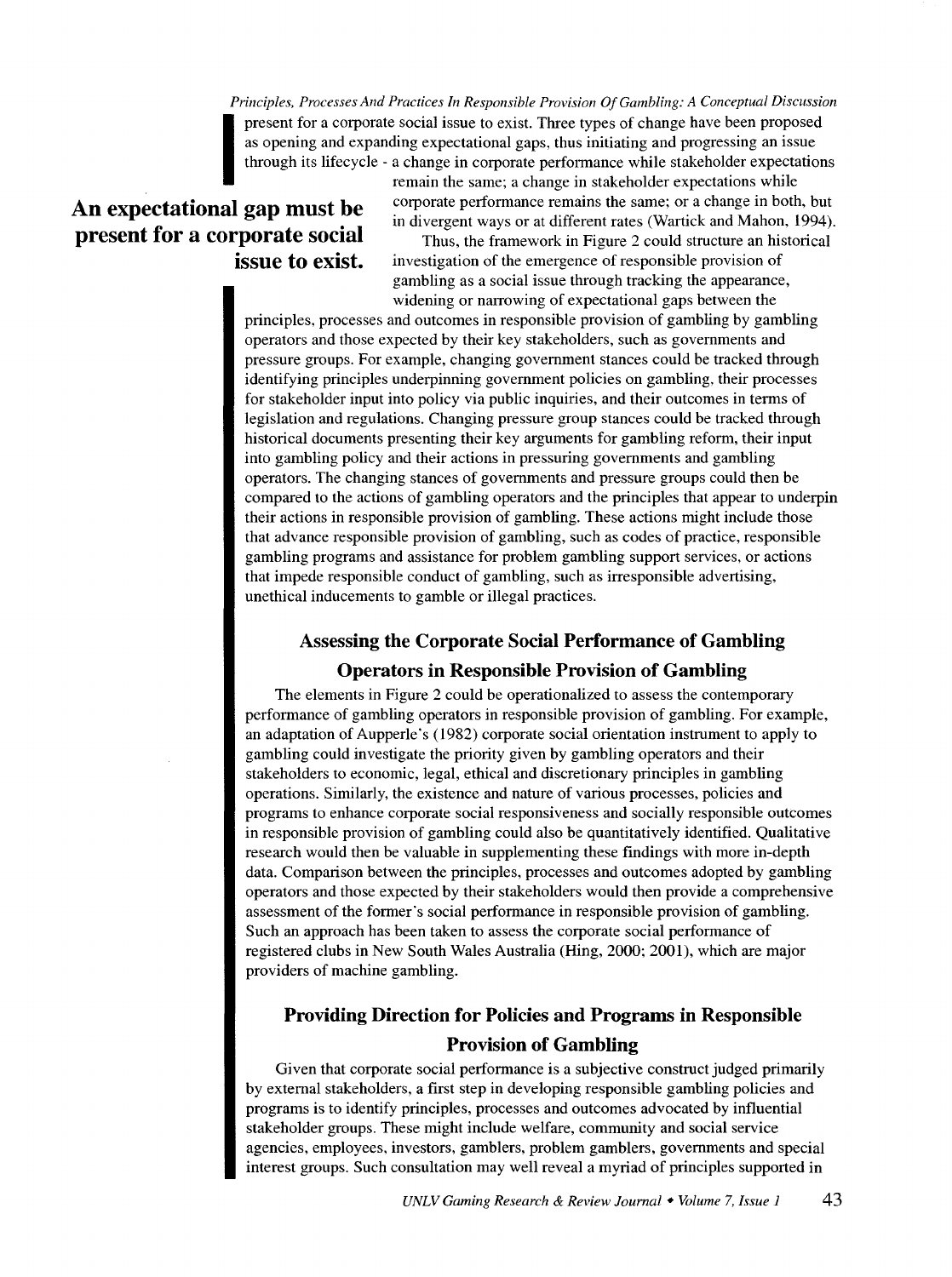responsible conduct of gambling, such as harm minimization, consumer protection, legal compliance, fair trading, accountability and integrity. While the task of reconciling these

with the usual corporate objectives of profit maximization remains difficult, identifying the principles advocated by stakeholders is a first step in developing policies and programs **A first step in developing**<br>that are genuinely socially responsible. Further, once these **responsible gambling political** goals or ends are clarified, the task of developing processes,<br>**and programs is to identify** 

Identifying the social responsiveness processes advocated by stakeholders also is necessary in developing policies and **outcomes advocated by**  programs in responsible provision of gambling. In fact, this  $\qquad \qquad \textbf{influential stakeholders}$  *reproduced the semi-finition on form part of the semi-ling* stakeholder consultation can form part of the gambling operator's social responsiveness processes. As discussed earlier,

the gambling policies responsible gambling policies policies and programs to achieve them is facilitated. **and programs is to identify** Identifying the social responsiveness processes advocated **principles, processes and** 

stakeholder input is valuable in assessing environmental conditions, in assisting the organization to manage the often-diverse pressures stakeholders exert on the organization and in providing inputs to the response mechanisms adopted. For example, this might occur via stakeholder inclusion on advisory committees or more informal liaison with gambling operators. Such ongoing input appears desirable, given the changing nature of corporate social performance as interpreted by an organization's key constituencies.

Finally, identifying stakeholder expectations of responsible gambling policies and programs, that is corporate social outcomes, can assist in ensuring they are judged as socially responsible. Because gambling operators are typically not experts in areas such as harm minimization, consumer protection and fair-trading, stakeholder input can help to translate such principles into workable and effective strategies for gambling operators. These strategies might include cautionary signage about problem gambling, more comprehensive product information, limits on access to cash for gambling, selfexclusion schemes and advertising guidelines.

## **Conclusion**

This paper has drawn on central concepts in the corporate social performance literature to develop a conceptual framework of responsible provision of gambling. In doing so, it has attempted to provide some theoretical underpinnings that might inform related scholarly research and applied initiatives. The framework interprets responsible provision of gambling as a subset of the broader field of corporate social performance, which is concerned with how organizations manage their social impacts. It depicts responsible provision of gambling as the congruence between the socially responsible principles, socially responsive processes and socially desirable outcomes that gambling operators pursue and those expected by their key stakeholders in managing the social impacts of gambling. The research potential of the framework was demonstrated by identifying its possible application in explaining the emergence of responsible provision of gambling as a social issue, in assessing the performance of gambling operators in responsible provision of gambling, and in developing responsible gambling policies and programs. However, additional empirical uses and refinement of the framework might represent avenues for further research. Certainly, one inherent difficulty that needs to be overcome lies in identifying relevant stakeholders and their expectations, especially when divergent views might be held both within and amongst various stakeholder groups.

There is the additional challenge of deciding which stakeholders' expectation should receive priority if there are competing claims. As such, the framework presented in this paper may require modification on a case specific basis to take into account such variations. Nevertheless, it is hoped that it provides some broad directions for future research and contributes to clarifying some fundamental concepts in responsible provision of gambling.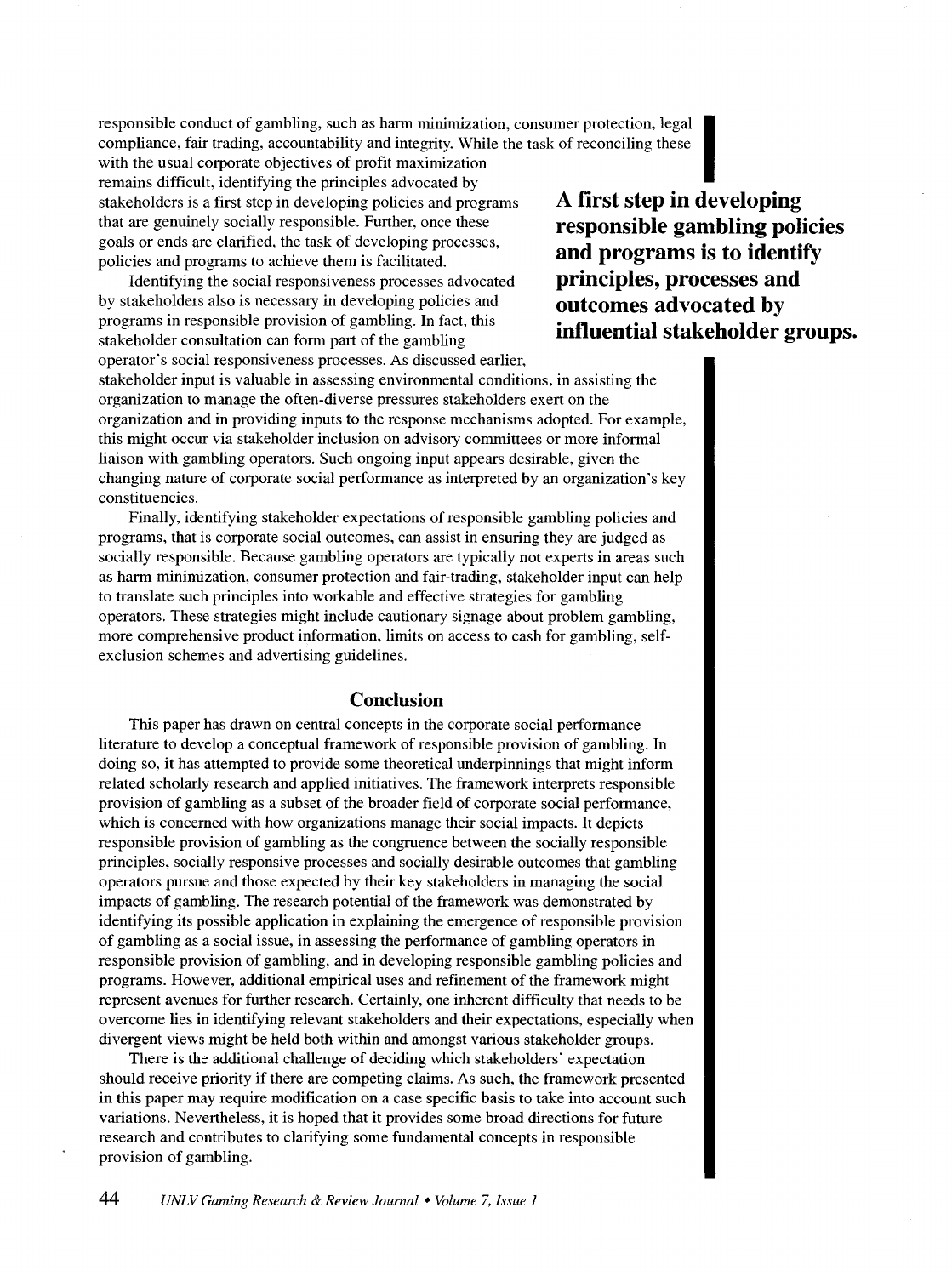*Principles, Processes And Practices In Responsible Provision Of Gambling: A Conceptual Discussion* 

#### **References**

- Ackerman, R. W. (1973). How companies respond to social demands. *Harvard Business Review, 58,* 88-98.
- Ackerman, R. W. (1975). *The social challenge to business.* Cambridge, MA: Harvard University Press.
- Ackerman, R. W., & Bauer, R. (1976). *Corporate social responsiveness: The modern dilemma.* Reston, VA: Reston Publishing Co. Inc.
- Allcock, C. (1995). Some ponderings on pathological gambling: An introspective essay. In J. O'Connor (Ed.), *High stakes in the nineties: Proceedings of the Sixth National Conference of the National Association for Gambling Studies* (pp. 876-96). Perth, Australia: National Association for Gambling Studies.
- American Gaming Association. (1996). *Responsible gaming resource guide* (1<sup>st</sup> ed.). Washington, DC: Author.
- American Psychiatric Association. ( 1987). *Diagnostic and statistical manual of mental disorders* (3<sup>rd</sup> ed. rev.). Washington, DC: Author.
- Aupperle, K. E. (1982). *An empirical inquiry into the social responsibilities as defined by corporations.* Unpublished doctoral dissertation. University of Georgia.
- Australian Institute for Gambling Research. ( 1997). *Definition and incidence of problem gambling, including the socio-economic distribution of gamblers.* Melbourne, Australia: Victorian Casino and Gaming Authority.
- Blau, P.M., & Scott, R. W. (1962). *Formal organizations: A comparative approach.*  Scranton, PA: Chandler.

Bowen, H. R. (1953). *Social responsibilities of the businessman.* New York: Harper.

- Buchholz, R. A. (1991). Corporate responsibility and the good society: From economics to ecology. *Business Horizons,* 34(4), 19-31.
- Carroll, A. B. (1979). A three-dimensional model conceptual model of corporate social performance. *Academy of Management Review 4,* 497-506.
- Carroll, A. B. (1991). The pyramid of corporate social responsibility: Toward the moral management of organizational stakeholders. *Business Horizons, 34(4),* 39-48.
- Carroll, A. B. (1993). *Business and society: Ethics and stakeholder management* ( $2<sup>nd</sup>$  ed.). Cincinnati, OH: South-Western Publishing Co.
- Clarkson, M. B. E. (1988). Corporate social performance in Canada, 1976-86. *Research in Corporate Social Peiformance and Policy,* 10,241-265.
- Clarkson, M. B. E. (1991). Defining, evaluating, and managing corporate social performance: The stakeholder management model. *Research in Corporate Social Peiformance and Policy, 12,* 331-358.
- Clarkson, M. B. E. (1995). A stakeholder framework for analyzing and evaluating corporate social performance. *Academy of Management Review*, 20 (1), 92-117.
- Committee for Economic Development. ( 1971 ). *Social responsibilities of business corporations.* New York: Author.
- Cyert, R. M., & March, J. G. (1963). *A behavioral theory of the firm.* Englewood Cliffs, NJ: Prentice-Hall.
- Davis, K. (1973). The case for and against business assumption of social responsibilities. *Academy of Management Journal,* 16,312-322.
- Eells, R. S. F., & Walton, C. C. (1969). *Conceptual foundations of business* (2<sup>nd</sup> ed.). Homewood, IL: Richard D. Irwin.
- Eells, R. (1960). *The meaning of modem business.* New York: Columbia University Press.

Eyestone, R. (1978). *From social issue to public policy.* New York: Wiley.

- Frederick, W. C. (1960). The growing concern over business responsibility. *California Management Review,* Summer, 60.
- Frederick, W. C. (1978/1994). From  $CSR_{1}$  to  $CSR_{2}$ : The maturing of business and society thought. *Business and Society, 33,* (2), 150-164.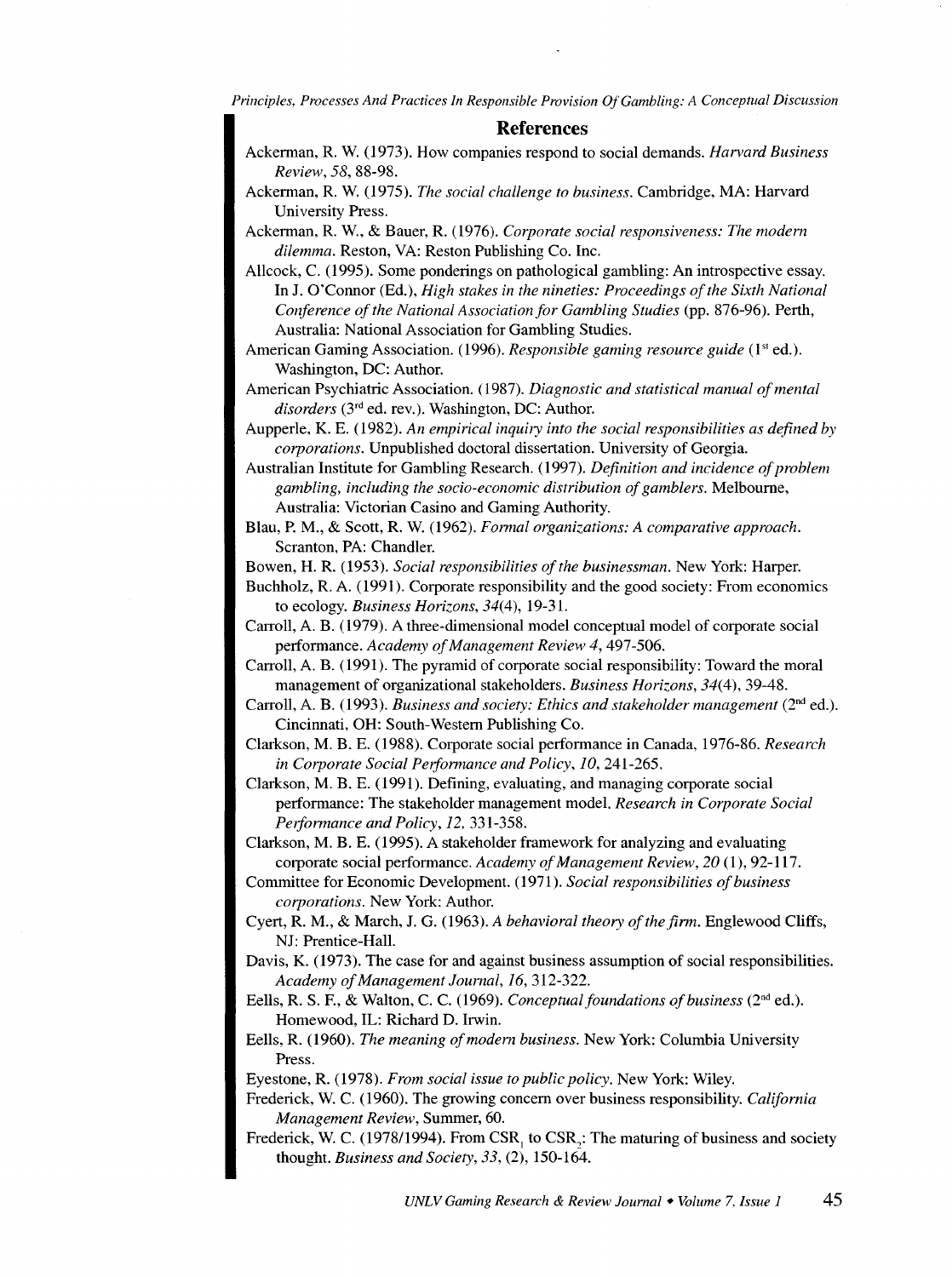Freeman, R. E. ( 1984 ). *Strategic management: A stakeholder approach.* Boston: Pitman Publishing Co.

Freeman, R. E., & Liedtka, J. (1991). Corporate social responsibility: A critical approach. *Business Horizons, 34(4), 92-98.* 

Gray, B. (1989). *Collaborating.* San Francisco: Jossey-Bass.

Hing, N. (2000). *Changing fortunes: Past, present and future perspectives on the management of problem gambling by New South Wales Registered Clubs.*  Unpublished Ph.D. thesis. University of Western Sydney- Macarthur, Sydney.

Hing, N. (2001). Changing the odds: A study of corporate social principles and practices in addressing problem gambling. *Journal of Business Ethics, 33(2),* 115-144.

Hing, N., Mackellar, J., & Dickerson, M. (2001). *Australian Gaming Council detailed responsible gambling document.* Melbourne, Australia: Australian Gaming Council.

Ibrahim, N. A., & Angelidis, J. P. (1993). Corporate social responsibility: A comparative analysis of perceptions of top executives and business students. *The Mid-Atlantic Journal of Business,* 29(3), 303-314.

Ibrahim, N. A., & Angelidis, J.P. (1995). The corporate social responsiveness orientation of board members: Are there differences between inside and outside directors? *Journal of Business Ethics, 14(* 5), 405-410.

Jacoby, N. H. (1971). What is a social problem? *Centre Magazine*, July/August, 35-40.

Jones, T. M. (1983). An integrative framework for research in business and society: A step towards the elusive paradigm. *Academy of Management Review* 8(4), 559-564.

Lesieur, H., & Blume, S. B. (1987). The South Oaks Gambling Screen (SOGS): A new instrument for the identification of pathological gamblers. *American Journal of Psychiatry, 144,* 1184-1188.

- Litz, R. A. ( 1996). A resource-based view of the socially responsible firm: Stakeholder interdependence, ethical awareness, and issue responsiveness as strategic assets. *Journal of Business Ethics,* 15(12), 1355-1363.
- Mahon, J. F. (1989). Corporate political strategy. *Business in the Contemporary World, 2,*  50-62.

March, G. J., & Simon, H. A. (1958). *Organizations.* New York: Wiley.

McGuire, J. W. (1963). *Business and society.* New York: McGraw-Hill.

O'Neill, H. M., Saunders, C. B., & McCarthy, A. D. (1989). Board members, corporate social responsiveness and profitability: Are tradeoffs necessary? *Journal of Business Ethics, 8* (5), 353-357.

Pinkston, T. S. (1991). *Corporate citizenship: A comparative analysis of foreign affiliates located in the U.S. and their domestic counterparts.* Unpublished doctoral dissertation. University of Georgia.

Post, J. E. (1978). *Corporate behavior and social change.* Reston, VA: Reston Publishing.

Post, J. E. (1978/1990). Research on patterns of corporate response to social change. In L. E. Preston (Ed.), *Corporation and society research: Studies in theory and measurement* (pp. 89-112). Greenwich, CT: JAI Press Inc.

Preston, L. E. (1990). Corporation-society research: Retrospect and prospect. In L. E. Preston (Ed.), *Corporation and society research: Studies in theory and measurement*  (pp. 1-26). Greenwich, CT: JAI Press Inc.

Preston, L. E., & Post, J. E. (1975). *Private management and public policy.* Englewood Cliffs, NJ: Prentice-Hall.

Productivity Commission. ( 1999). *Australia's gambling industries: Final report.*  Canberra, Australia: Commonwealth of Australia.

Sethi, S. P. (1975). Dimensions of corporate social responsibility. *California Management Review,* 17(3), 58-64.

Sethi, S. P. (1979). A conceptual framework for environmental analysis of social issues and evaluation of business response pattern. *Academy of Management Review, 4,* 63- 74.

46 *UNLV Gaming Research* & *Review Joumal* • *Volume* 7, *Issue 1*